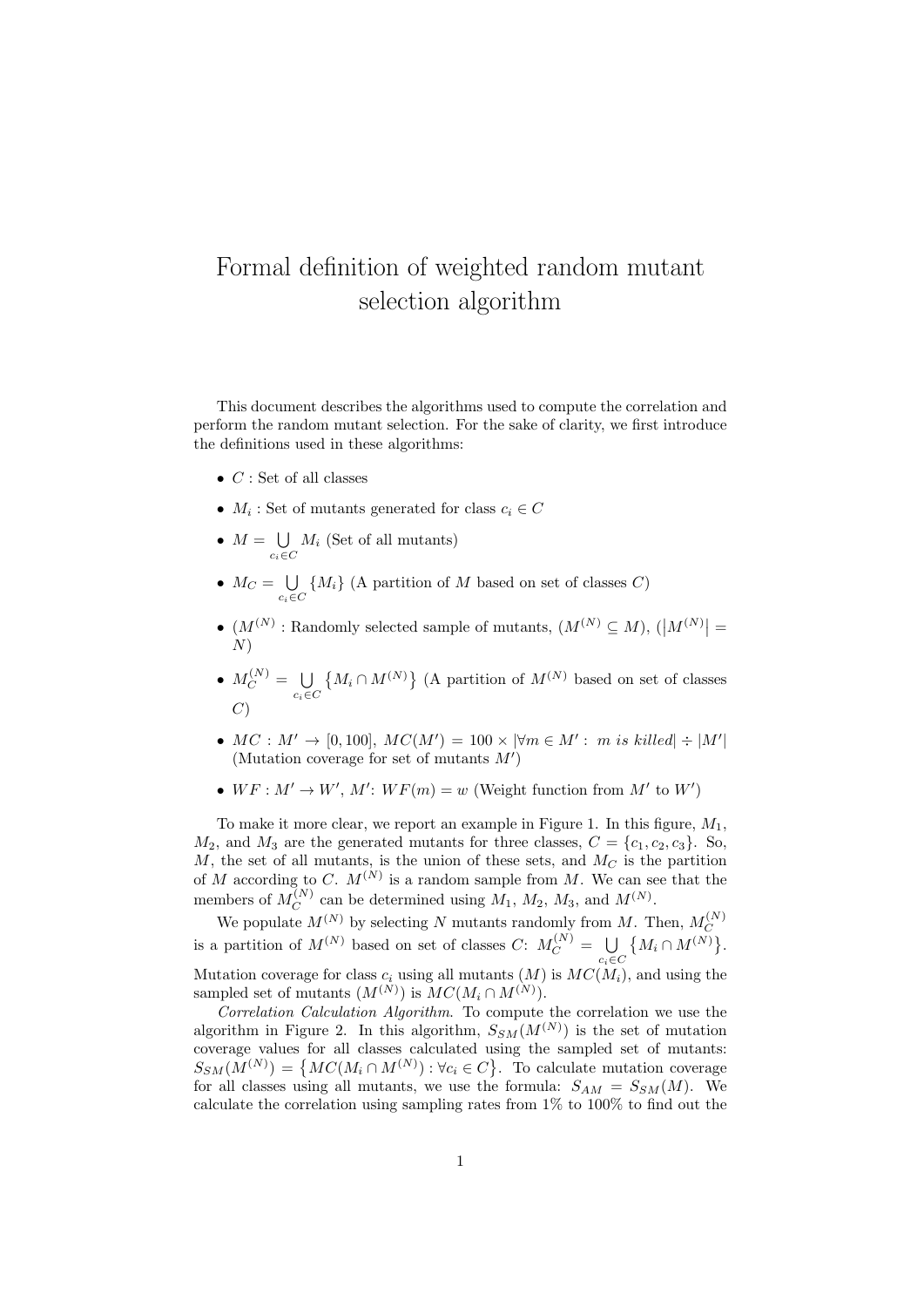

Figure 1: Example of partitioning of  $M$  and  $M^{(N)}$ 

acceptable sampling rate. In order to minimize random noise, we repeat the random selection process 10 times and use the average of the calculated correlations between  $S_{SM}(M^{(N)})$  and  $S_{AM}$  for all iterations.

The Algorithm For The Uniform And The Weighted Approaches. To select our mutants  $M^{(N)}$  we use the algorithm in Figure 3. For the uniform approach, we set  $W = \{1\}$  and  $\forall m \in M : WF(m) = 1$ . For the weighted approach, the weights are assigned according to the inverse of the size of  $M_i$  for class  $c_i \in C$ . Consider  $MaxLength$  as  $\forall M_i \in M_C : max(|M_i|)$ . Then  $WF$  is defined as:

•  $WF: M \to \{\forall M_i \in M_C : |M_i|\}$  $\forall M_i \in M_C \land \forall m \in M_i$ :  $WF(m) = 101 - (100 \times |M_i| \div MaxLength)$